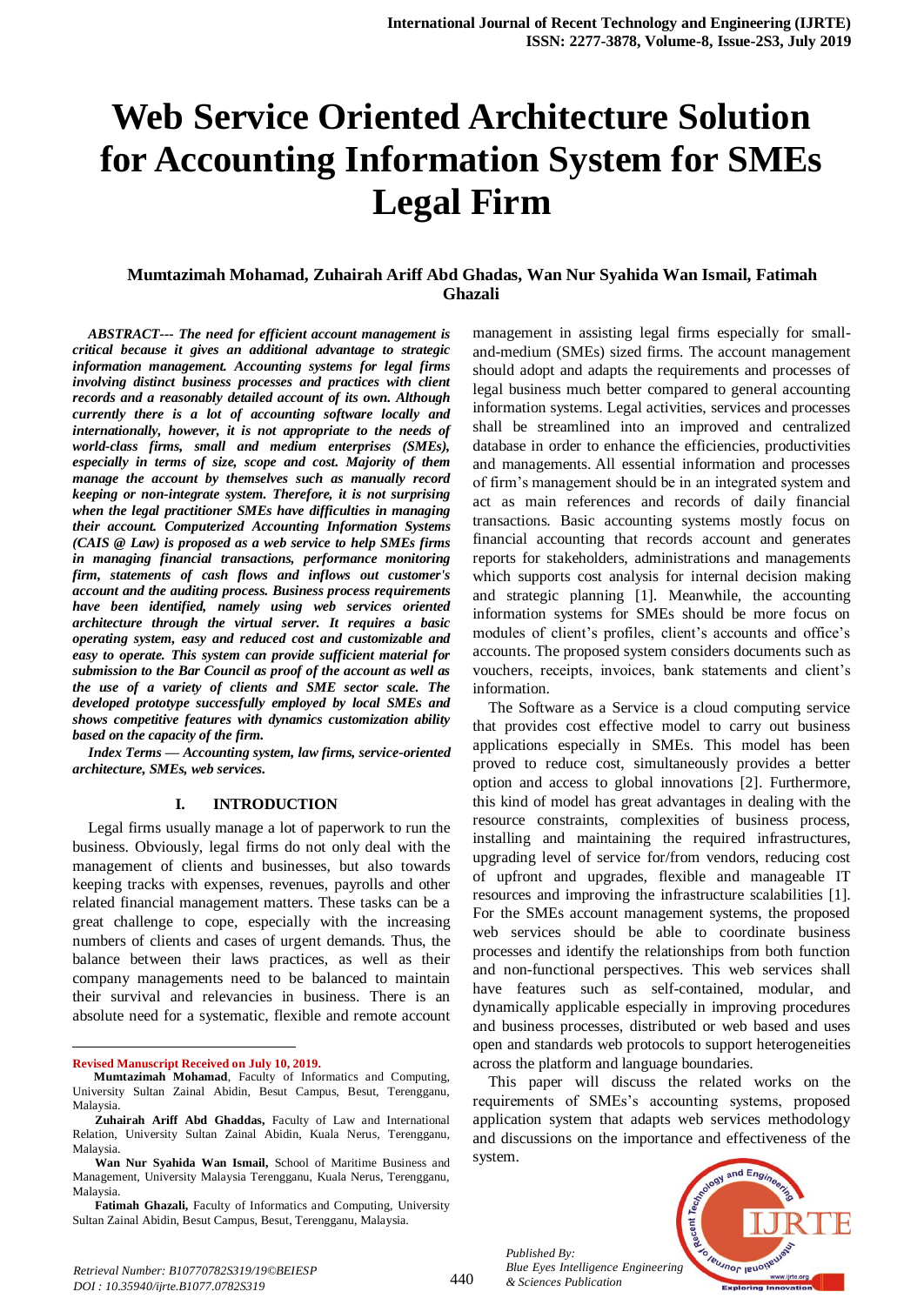# **WEB SERVICE ORIENTED ARCHITECTURE SOLUTION FOR ACCOUNTING INFORMATION SYSTEM FOR SMEs LEGAL FIRM**

# **II. RELATED WORKS**

Most of SMEs companies face a lot of constraints typically due to limited resources and insignificant effects to their market competitiveness [3], [4]. SMEs should be creative in utilizing their resources to adapt to the market segment [5]. A cost effective decision-making plays important role to the success of the SMEs firms [6] as the manager should be very skillful, effective in management as well as good in information technology (IT) in order to make effective decisions [7].

IT based application is obviously an important business tools to SMEs in order to minimize cost of production and labour [8]. Furthermore, IT applications can facilitate niche marketing innovation as well as increase the productivities and its effectiveness [9]. Not only that, efficiencies of internal business operations can be enhanced [10], and the firm can be innovative to grab competitive advantages [8], [11]. Moreover, IT application can improve collaborations and network strength of SMEs such as stakeholders, institutions, other parties and other business contacts.

In the market, there are variations of off-the-shelf application with general use in the market. Mostly, there are similar applications for all area of practices. These softwares are good, however they are just purely focus on the financial areas and do not satisfy the requirement and transaction focuses on legal firms. In contradict with other companies; law firms manage client's accounts and office's accounts separately to ensure the accountability managements of the client's moneys. Therefore, the account's managements of legal firms cannot be tackled by the general accounting system. Currently, various of software for account's management systems in legal firms have been developed, but majority of them are complex and only applicable to big sized firms. Since most of the legal firms in Malaysia can be categorized as SMEs, these systems are irrelevant to be used due to the integration of extensive and advanced accounting software [12]. Moreover, SMEs actually have their own scopes of business and segments. Thus, there are no requirements of a complex business process other than fulfilling the company's objectives. In this case, it would be ineffective, if the costs are being spent to unneeded features for their firm. These factors urged to the need for a Turnkey System for law firms. Turnkey System is a system which written by vendors who specialize in a particular industry [13]. For that reason, this research proposed an accounting turnkey based system which is able to fulfill the specific requirements of attorneys and SMEs law firms. Table 1 shows the list of vendors which provide cloud computing software. In this case, it might be incurred an additional cost for the cloud solutions in maintaining cloud system.

**Table 1: Comparison of software for legal small firm in the market**

| Software/Origin     | Features                                                                                                    | Price                                |
|---------------------|-------------------------------------------------------------------------------------------------------------|--------------------------------------|
| Legalmaster,<br>USA | • accounting<br>• open item accounts<br>receivable<br>• retainer and trust<br>accounting<br>• fee splitting | <b>USD695</b><br>per<br>license/user |

|                                     | task billing and<br>electronic billing<br>report management<br>revenue distribution<br>originating attorney<br>conflict of interest<br>calendar and case<br>management<br>connections to other<br>law office application<br>software products         |                                        |
|-------------------------------------|-------------------------------------------------------------------------------------------------------------------------------------------------------------------------------------------------------------------------------------------------------|----------------------------------------|
| Perfect Case<br>Manager, UK         | accounts management<br>case manager<br>record and billing<br>perfect books online<br>legal aid                                                                                                                                                        | £1,129.13<br>per license               |
| Prosecutor II,<br>UK                | • case management<br>victim & witness<br>calendars<br>reports<br>• administrator                                                                                                                                                                      | £1,100<br>per license                  |
| Docket Legal<br>Bar, USA            | • docket enterprise<br>• information assembles<br>• legal bar<br>meta reveal                                                                                                                                                                          | <b>USD495</b><br>per license           |
| PracticeMaster,<br><b>USA</b>       | billing<br>٠<br>price master<br>· financial                                                                                                                                                                                                           | <b>USD600</b><br>per license /<br>user |
| Spider Law<br>Malaysia,<br>Malaysia | account for client and<br>office<br>office advance<br>billing & control<br>time slip<br>follow up and<br>workflow case<br>document assembly<br>fix deposit<br>payroll<br>bill generation wizard<br><b>RFID</b>                                        | RM188 per<br>year                      |
| Ecolaw<br>Malaysia                  | account maintenance<br>group account<br>database backup<br>client's case file<br>• file category<br>• foreign currency<br>import data from UBS/<br>client account<br>legal practice detail<br>project transaction<br>administration of user<br>access | RM<br>1230.00 per<br>license           |



*Published By:*

*& Sciences Publication*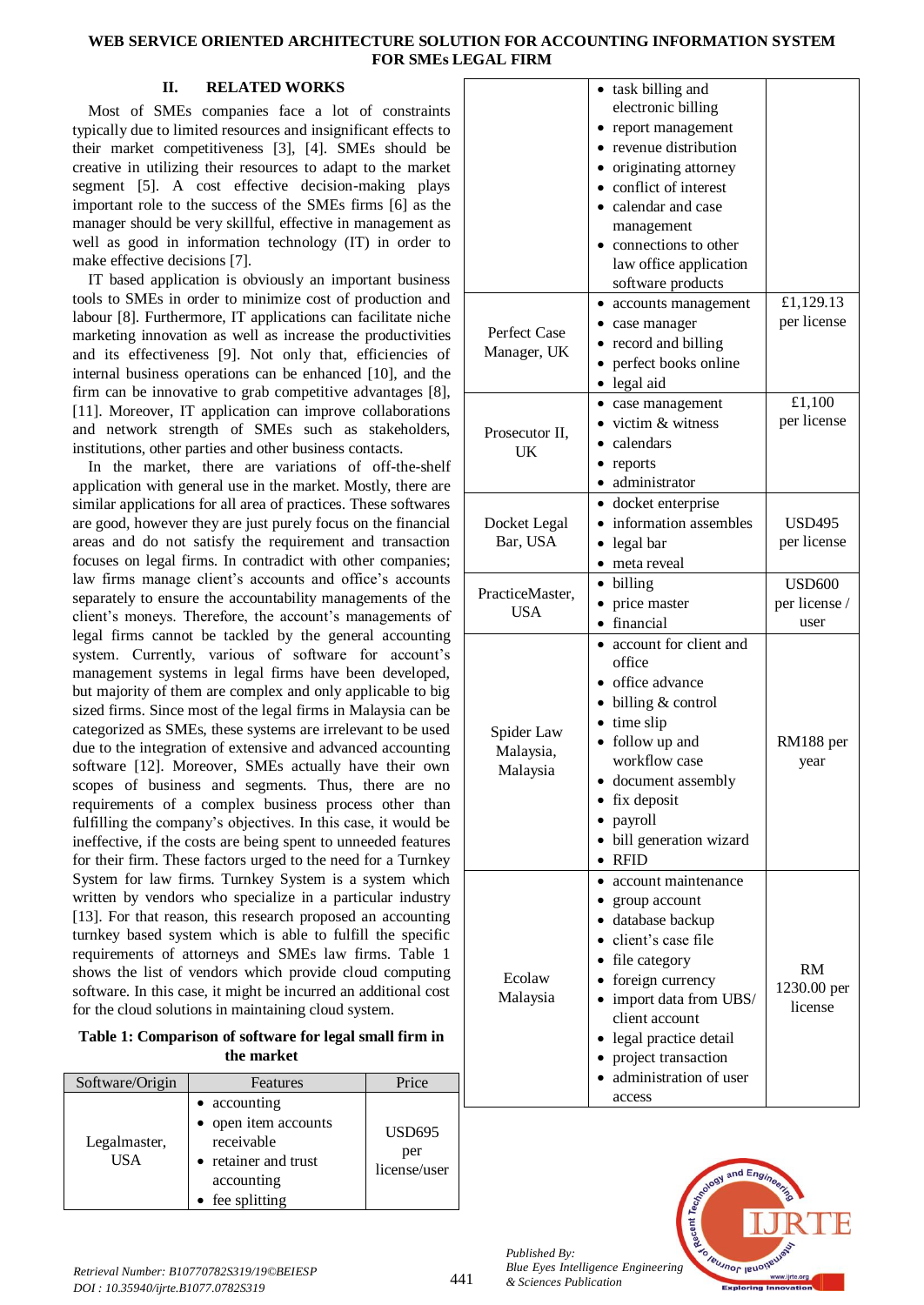#### *A. Proposed Application: CAIS@Law*

Based on literature review, the features of law firms in Malaysia are differ from those overseas in terms of firm procedures, business processes and focuses. The proposed application namely CAIS@Law, focus on three basic modules identified based on the mostly required needs of SMEs legal firms. The modules are client's profiling, client's accounts and office's accounts. The client's and office's accounts should be managed separately to improve the accountabilities of account management. While, the client's management module is specifically designed to keep the track of client's accounts and transactions, hence for every documented transaction, users are able to view the details, thus monitoring the process in a more systematic and organized way. The developed system will assist to ensure the flows of client's moneys are in compliance with the audit requirements as well as improving the managements and supporting paperless documentations. Furthermore, it functions as a practical, user friendly and cost effective system, especially for small lower firms due to its flexibilities and remote IT resources.

All the modules proposed to be in Service Oriented Architecture (SOA) as the business functions and processes developed are independent components with significant of interfaces. These components can be accessed by many types of applications and services in any platforms or languages in a cloud system. The realization of web services uses the Internet that connects the service providers and the consumers for the similar account's management system. Fig. 1 shows the actors of web service which are the providers and consumers can be included in any type of clouds, so the client account web service can be integrated within a cloud computing environment.



**Fig. 1: The basic service oriented architecture of the ebusiness platform**

Using this web service, users are able to create and administrate their accounts, available on the main server platform, which allows the features of proposed application:

- i. Module of client profiling: The information from documents such as the receipts or bank checks considered as inputs and stored in databases. The data will be used as sources for other proposed modules. The module is used to classify the firm's clients with their profile according to their cases such as properties procurements or accidents. The administrative personnel can access information of the client's profile including related files of client and contacts, transaction details and related documents. This database is very crucial in sustaining the client's registration, file preparation, and authorization of the lawyer's appointment.
- ii. Module of client account: This module used to register the client account transaction as practiced in

cash book. The updates will be made when there is a cash flow in the client's account. As the output for this module, the summary of bank list and account, clients' account and transaction in different aspect of reporting can be generated as they are the required documents for audit purposes.

iii. Module of office account: This module proposed to be developed for financial management and transaction of legal firm's operation. The module is enable the income and expenses record keeping based on the firm services. The output for this module is financial statements and balance sheet statements. These outputs are necessary statements for internal decisionmaking.

# **III. MATERIAL AND METHOD**

#### *A. Methodology*

The methodology for the proposed web services system is based on process approach. Web Service Description Language (WSDL) and web service flow language (WSFL) are employed as the core of services infrastructure based on previous research [14]. First of all, business process is identified in analysis frameworks to comply the web services applications. Then the second step is the definition of the design principles which are service couplings and cohesions.

Rapid Application Development (RAD) methodology is adopted and adapted for CAIS@Law development. This methodology can incorporate the project and development management including techniques, users, and tools in achieving the system's objective in a certain period of time as well as delivering the vital values of law firms. RAD manages the problems of time's constraints to urge the faster development of the system. There are four main processes in RAD and it requires optimum time for tasks completion compared to other software development methodologies. There are repetitive processes in the prototype development. Prototype is an output-based approach to create a demonstrable result as early as possible in order to get preliminary feedbacks prior to refining process. The feedbacks are normally the results verification that comply business process sides and the actual system's users. Prototyping requires a free approach for developments and focuses on the relationships and changes of the managements.

Each of phases in RAD is shown in Fig. 2. The outputs of every phase are also being represented. The stages are repeated and re-verified until the requirements are fulfilled.



**IBUJNOF IBUO** 

*Published By: Blue Eyes Intelligence Engineering & Sciences Publication*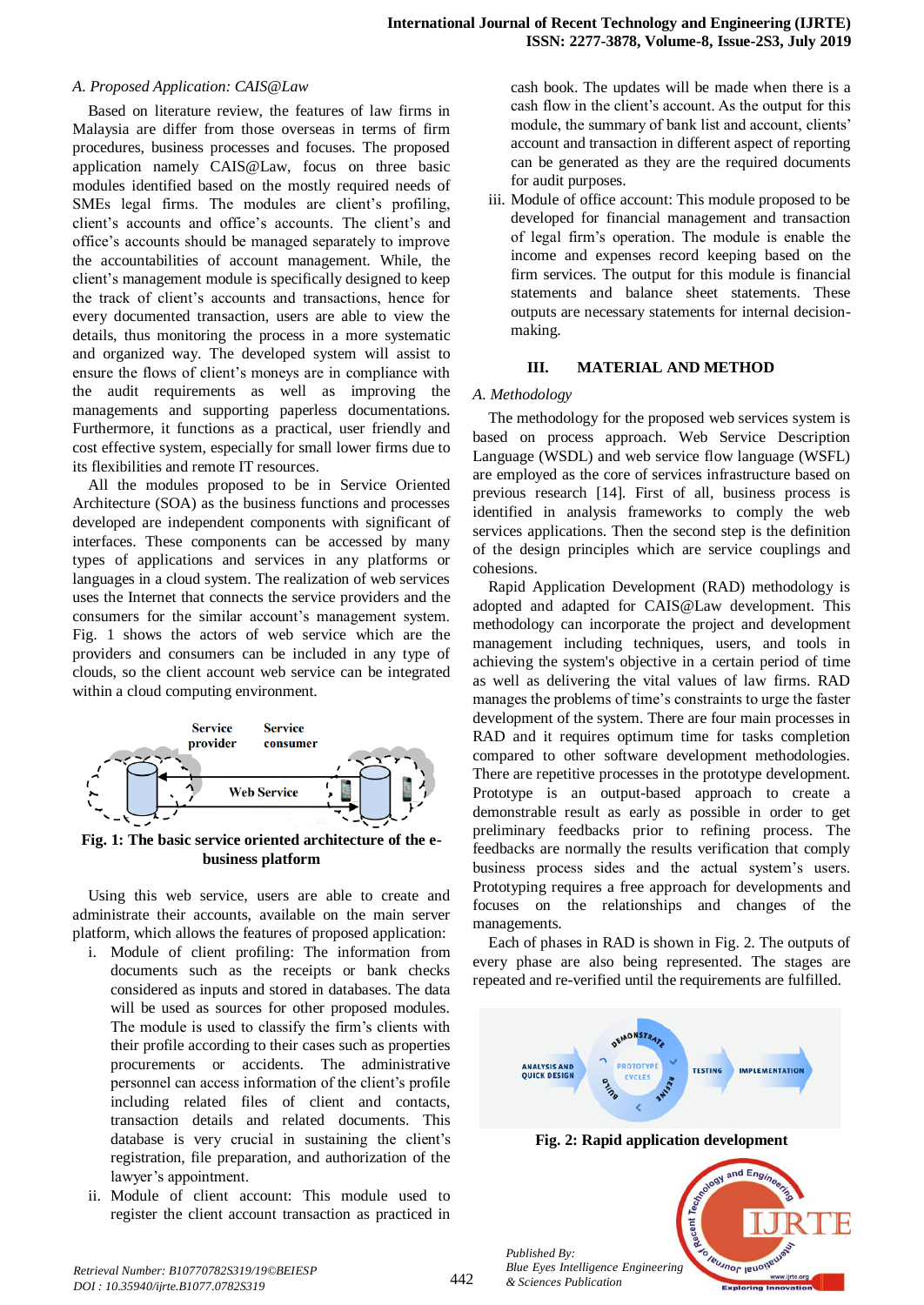# **WEB SERVICE ORIENTED ARCHITECTURE SOLUTION FOR ACCOUNTING INFORMATION SYSTEM FOR SMEs LEGAL FIRM**

The first phase of RAD is understanding and analysis. This phase entails the knowledgeable end-users to define the system functions and structured business process. This will include the discussion on selection of programming languages and database and the development tools. In this case, PHP scripts and MySQL database were selected to develop the prototype. PHP is a scripting tools to develop a dynamic web pages. PHP is open source software tool under the PHP License and can be used in a standalone application featured with interface and data designs. Overall structure of software is also defined in this phase in order to comprehend the system requirements before the prototype development.

The second phase is the repetitions of prototype's developments review from developing, demonstrating, and designing until the objective is achieved. The physical database design is created in this phase which focuses on design transformation into coding and connection between programming languages to database management system.

The third is prototype validation process in respect to business processes using set of tests. Programs for CAIS@Law are written as a series of separate modules and functionalities. The testing is carried out for CAIS@Law by functions cross checking system flow in integration set to ensure successful working interfaces between modules. These testing will generate and compile several analysis report. The report shows the corrected errors and highlights the features of prototype's enhancement. These processes are repeatedly performed until the prototype meets the business process. The last phase is the employment of the prototype in actual environment after several system and integration test.

# *B. Proposed Architecture and Framework for CAIS@Law*

CAIS@Law is web service that is accessible via online web-based system. It can be run using any web browsers such as Mozilla Firefox, Chrome or Internet Explore at any operating system platform such as Windows, MacOs or UNIX. CAIS@Law is designed based on multi-tier clientserver architecture. Fig. 3 shows the three tiers structure of CAIS@Law architecture and frameworks. The computer of legal firm staff's is the client presented in tier 1 Presentation. Application processing and data management presented in tier 2 acts from a web server that provides data management services and employs the application logic to provide the required functionalities to end users. The web server generates CAIS@Law web pages, manages the financial transaction in client's and office's accounts and produces the reports for twelve logic functions as presented in tier 1. The main part of the system is the transaction part that incorporates the operation of office's and client's accountsx. The CAIS@Law database provides database services in Tier 3 Database processing. Efficient middleware that supports database queries in SQL (Structured Query Language) is used to handle information retrieval from the database.



# **Fig. 3: CAIS@Law architecture and framework**

# **IV. RESULTS AND IMPLEMENTATION**

# *A. Implementation*

CAIS@Law system implementation will follow the preliminary action for realization of the developed system. In this implementation phase, the system is installed and employed for appropriate operation, including installation, configuration, running, testing and making any necessary changes. Fig. 4 and 5 show login interface and the homepage of CAIS@Law which sets up the menu of the system, respectively.

| <b>AMS-SLF SYSTEM</b>         |         |
|-------------------------------|---------|
| Sign in to start your session |         |
| <b>IC Number</b>              | ᇫ       |
| Password                      | e       |
|                               | Sign In |

**Fig. 4: CAIS@LAW login page**

| <b>AMS-SLF</b><br>FAAIN FAVOLATION |                                        |            | $\blacksquare$      |                        |  |  |  |
|------------------------------------|----------------------------------------|------------|---------------------|------------------------|--|--|--|
|                                    |                                        |            | <b>List Company</b> |                        |  |  |  |
|                                    | <b>ft</b> Home Page                    |            | No.                 | <b>Register Number</b> |  |  |  |
| m                                  | Company                                | $\epsilon$ | x                   | 12345                  |  |  |  |
| <b>D</b>                           | <b>Account Period</b>                  | $\epsilon$ |                     |                        |  |  |  |
| <b>TITLE</b>                       | Bank                                   | $\epsilon$ |                     |                        |  |  |  |
| <b>Call</b>                        | <b>Chart Of Account</b>                | $\epsilon$ |                     |                        |  |  |  |
| <b>Call</b>                        | <b>Chart Of Sub Account</b>            | $\epsilon$ |                     |                        |  |  |  |
|                                    | <b>2</b> Contractor                    | ×.         |                     |                        |  |  |  |
|                                    | 2 Client                               | $\epsilon$ |                     |                        |  |  |  |
|                                    | Caso                                   | $\epsilon$ |                     |                        |  |  |  |
| m                                  | <b>Client Case</b>                     | $\epsilon$ |                     |                        |  |  |  |
| n3                                 | <b>Client Bank Hire Purchase &lt;</b>  |            |                     |                        |  |  |  |
| and in                             | <b>Client Account Transaction &lt;</b> |            |                     |                        |  |  |  |
| a3a                                | <b>Client Contractor Transaction</b>   |            |                     |                        |  |  |  |
| m                                  | <b>Company Expenses</b>                | ×.         |                     |                        |  |  |  |
| ы                                  | Report                                 | ×          |                     |                        |  |  |  |
|                                    |                                        |            |                     |                        |  |  |  |

**Fig. 5: Menu Manager**

Fig. 6 shows the chart of the account system that start with code setting for company identifier by the user.



*Published By:*

*& Sciences Publication*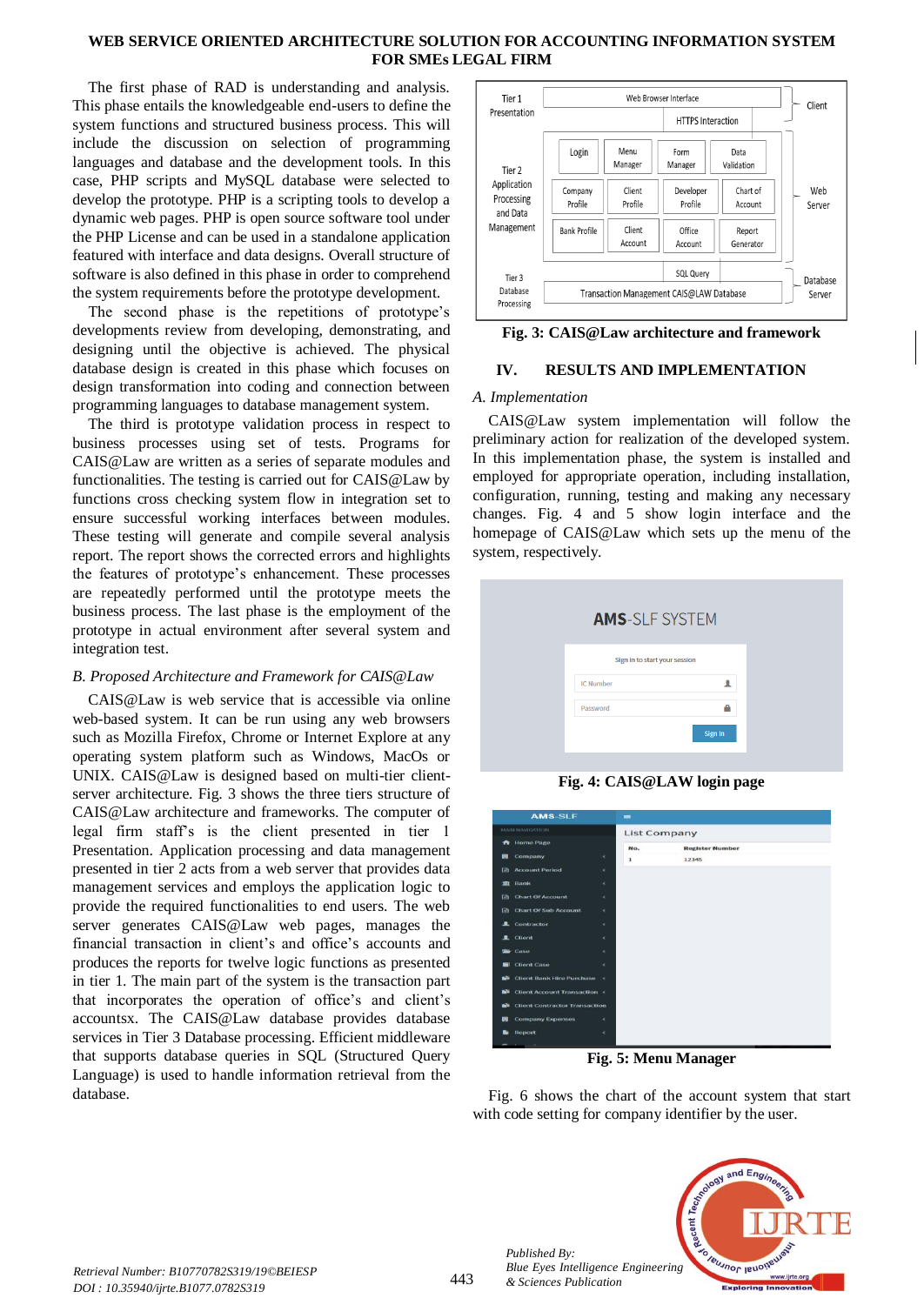| AMS-SLF                               | Ξ                                   |  |
|---------------------------------------|-------------------------------------|--|
| MAIN NAVIGATION                       | Add Chart Of Account                |  |
| A Home Page                           | ID                                  |  |
| Company<br>$\epsilon$                 |                                     |  |
| <b>B</b> Account Period<br>$\epsilon$ | Title                               |  |
| <b>童 Bank</b><br>k                    | Debit/Credit<br>O Debit<br>O Credit |  |
| <b>hart Of Account</b><br>$\zeta$     |                                     |  |
| @ Chart Of Sub Account<br>$\epsilon$  | Submit<br>Reset                     |  |
| 1 Contractor<br>$\epsilon$            |                                     |  |
| $\mathbf 1$ Client<br>$\epsilon$      |                                     |  |
| <b>G</b> Case<br>$\epsilon$           |                                     |  |
| Client Case<br>$\epsilon$             |                                     |  |
| <b>D</b> Client Bank Hire Purchase <  |                                     |  |

**Fig. 6: Chart of account**

Fig. 7 shows the transaction menu of cashbook for clients. This is the realization of the details of independent client's accounts for each case. The module consists of two functions. The first function is to add new account's transaction for a particular client based on their file's numbers. The second function is to display all related transactions for a particular client's file numbers.

| A RoneRep                                                       | N.             | <b>File Number</b> | Sub Account                  | <b>Type of Payment</b>     | Date       | Amount      | $\lambda$<br><b>Action</b> |
|-----------------------------------------------------------------|----------------|--------------------|------------------------------|----------------------------|------------|-------------|----------------------------|
| <b>B</b> Company<br>1                                           | 1              | HPXL               | <b>Findsh Milk</b>           | <b>Credit From Account</b> | 14/03/2016 | 981,000.00  | Ŀ                          |
| R Account Poriod<br>×                                           | $\overline{2}$ | HP011              | Gadalan                      | <b>Craft From Account</b>  | 14/03/2016 | 9841,000.00 | E                          |
| ft lank<br>ł                                                    | 3              | HPXII              | <b>Melepas Gadaian</b>       | <b>Credit From Account</b> | 14/03/2016 | 9430000     | z                          |
| <b>C</b> ChartOf Account<br>ł                                   | 4              | HPXI.              | Perjanjian Juabeli           | <b>Craft From Account</b>  | 14/03/2016 | 9430000     | Ŀ                          |
| @ CartOfSabAccount<br>ł                                         | 5              | HP011              | Stamping Perjanjian Jualbeli | <b>Cradit From Account</b> | 14/03/2016 | 93440.00    | z                          |
| 1 Contractor<br>ł                                               | 6              | HP011              | Carlan Rasmi                 | <b>Credit From Account</b> | 14/03/2016 | 98420.00    | z                          |
| $1$ Clert<br>ł                                                  | Ŷ.             | <b>HPA003</b>      | <b>Pindah Milik</b>          | <b>Craft From Account</b>  | 15/03/2016 | 9420000     | Þ                          |
| 备Cae<br>ï                                                       |                |                    |                              |                            |            |             |                            |
| GertCase                                                        |                |                    |                              |                            |            |             |                            |
| <b>D</b> Clent Bank Hoe Purchase <                              |                |                    |                              |                            |            |             |                            |
|                                                                 |                |                    |                              |                            |            |             |                            |
| Glent Account Transaction ~<br>O Add Client Account Transaction |                |                    |                              |                            |            |             |                            |
| Q View Client Account Transaction                               |                |                    |                              |                            |            |             |                            |
| <sup>1</sup> Client Contractor Transaction                      |                |                    |                              |                            |            |             |                            |
| Company Expenses                                                |                |                    |                              |                            |            |             |                            |
| <b>B</b> Root                                                   |                |                    |                              |                            |            |             |                            |
| <b>C</b> trent                                                  |                |                    |                              |                            |            |             |                            |
|                                                                 |                |                    |                              |                            |            |             | $\check{~}$                |

**Fig. 7: Client account transaction**

Fig. 8 shows the client ledger report which is based on respective client's case. This data is retrieved from the table of clients and client account.

| AMS-SLF                                                  | Ξ                              |                                                     |               |             |  |  |  |  |
|----------------------------------------------------------|--------------------------------|-----------------------------------------------------|---------------|-------------|--|--|--|--|
| <b>MAIN NAVIGATION</b>                                   |                                | <b>Report Client Ledger</b>                         |               |             |  |  |  |  |
| <b>合 Home Page</b>                                       | <b>Client Case File Number</b> | HHPW1                                               |               |             |  |  |  |  |
| Company<br>$\epsilon$                                    | <b>Client IC Number</b>        | 740103025021                                        |               |             |  |  |  |  |
| <b>Account Period</b><br>$\epsilon$                      | <b>Client Name</b>             | Ali bin Ahmad                                       |               |             |  |  |  |  |
| <b>童 Bank</b><br>ł                                       |                                |                                                     |               |             |  |  |  |  |
| <b>B</b> Chart Of Account<br>$\epsilon$                  | Date                           | Transaction                                         | Debit         | Credit      |  |  |  |  |
| <b>B</b> Chart Of Sub Account<br>$\epsilon$              | 12/03/2016                     | <b>Bank Islam</b>                                   | RM 350,000.00 |             |  |  |  |  |
| L Contractor<br>z                                        | 14/03/2016                     | Legal Fees<br><b>Pindah Milik</b>                   |               | RM 1,000.00 |  |  |  |  |
| $\perp$ Client<br>$\epsilon$                             | 14/03/2016                     | Legal Fees<br>Gadaian                               |               | RM 1,000.00 |  |  |  |  |
| <b>旨</b> Case<br>$\epsilon$<br>Client Case<br>$\epsilon$ | 14/03/2016                     | Legal Fees<br>Melepas Gadaian                       |               | RM 300.00   |  |  |  |  |
| <b>Client Bank Hire Purchase &lt;</b>                    | 14/03/2016                     | Legal Fees<br>Perjanjian Jualbeli                   |               | RM 300.00   |  |  |  |  |
| <b>Client Account Transaction &lt;</b>                   | 14/03/2016                     | Disbursement<br><b>Consider Budgetten Instituti</b> |               | RM 40.00    |  |  |  |  |

**Fig. 8: Client ledger**

Fig. 9 shows the report of profits and lost where all the records of the transactions are displayed based on company's accounting period. It shows the lists of company's incomes and expenses. The data is retrieved from office's and client's accounts tables. Some of the transactions in client's accounts will be a part of company's income.

| <b><i>MINIMAGEON</i></b>                        | <b>Report Profit &amp; Lost</b> |                     |            |                           |        |            |               |  |
|-------------------------------------------------|---------------------------------|---------------------|------------|---------------------------|--------|------------|---------------|--|
| <b>A</b> Home Page                              | <b>Date Range</b>               |                     |            |                           |        |            |               |  |
| <b>R</b> Company<br>٠                           |                                 |                     |            | ■ 31/12/2015 - 31/12/2016 |        |            |               |  |
| <b>R</b> Account Period<br>x                    |                                 |                     |            |                           | Submit |            |               |  |
| 盒 Bank<br>٠                                     |                                 |                     |            |                           |        |            |               |  |
| <b>R</b> Chart Of Account<br>×                  | <b>Start Date</b>               |                     | 31/12/2015 |                           |        |            |               |  |
| <b>@ Chart Of Sub Account</b><br>$\epsilon$     | <b>Start Date</b>               |                     | 31/12/2016 |                           |        |            |               |  |
| <b>1</b> Contractor<br>×                        |                                 |                     |            |                           |        |            |               |  |
| 1 Client<br>x                                   | Profit                          |                     |            |                           |        |            |               |  |
| 备 Case<br>x                                     | No.                             | <b>Client Name</b>  |            | <b>Account Type</b>       |        | Date       | <b>Amount</b> |  |
| Giort Case<br>×                                 | ı                               | Ali bin Ahmad       |            | <b>Pindah Milik</b>       |        | 14/03/2006 | 1,000.00      |  |
| Giort Bank Hire Purchase <                      | $\overline{a}$                  | Ali bin Ahmad       |            | Gadalan                   |        | 14/03/2006 | 1,000.00      |  |
| <b>B</b> Client Account Transaction <           | $\overline{\mathbf{3}}$         | All bin Ahmad       |            | <b>Melepas Gadalan</b>    |        | 14/03/2016 | 300.00        |  |
| <b>B</b> Client Contractor Transaction          | Ą                               | Ali bin Ahmad       |            | Perjanjian Jualbeli       |        | 14/03/2006 | 300.00        |  |
| $\epsilon$                                      | s                               | <b>Ismail Mohd</b>  |            | <b>Pindah Milik</b>       |        | 15/03/2016 | 200.00        |  |
| <b>R</b> Company Expenses                       | <b>Total Amount Profit</b>      |                     |            |                           |        |            | RM 2,800.00   |  |
| <b>B</b> Report<br>$\checkmark$                 |                                 |                     |            |                           |        |            |               |  |
| O ClentLodger                                   | Expenses                        |                     |            |                           |        |            |               |  |
| O Client Case by Bank Hire Purch<br>A Bottomber | No.                             | <b>Account Type</b> |            | Date                      | Amount |            |               |  |

**Fig. 9: Profit and lost**

#### *B. Discussion and Analysis*

The system implementation has been analyzed based on real users' feedbacks from time to time. The results on evaluation of users' satisfaction as well as users' problems will be used to improve and refine the system. The CAIS@LAW system is proved to be applicable for law firms. Additionally, the flexibilities and portabilities of the proposed system in any machines or platforms are among its best advantages. The generated reports of CAIS@LAW are also adequate and sufficient to be submitted to the Bar Council as an evidence of a proper firm account management of the firms.

In the future, a more complex performance's evaluations as well as statistical analysis will be performed, taking into account the users' satisfactions, effectiveness, portabilities and flexibilities. The infrastructure could be improved using enhanced parameters and upgraded server to enable the online traffics and increase the level of system's responsiveness.

#### **V. CONCLUSION**

The proposed CAIS@LAW system that represents the business process for SMEs law firms in Malaysia provides a cost effective business accounts management. The paperless-encouraged system maintenance enhances the client information records for an easy access, tracking and reporting. CAIS@LAW is also able to track transaction records such as payments, debits and credits and also the unpaid billing. As regards to system requirements, CAIS@LAW business process is able to influence on existing hardware and network resources of the firm to safeguard existing IT investment. The main drawback of this system is that it needs to be upgraded if the firm's process of works changes from the existing process, for example if the firm receives concession agreement works which never been